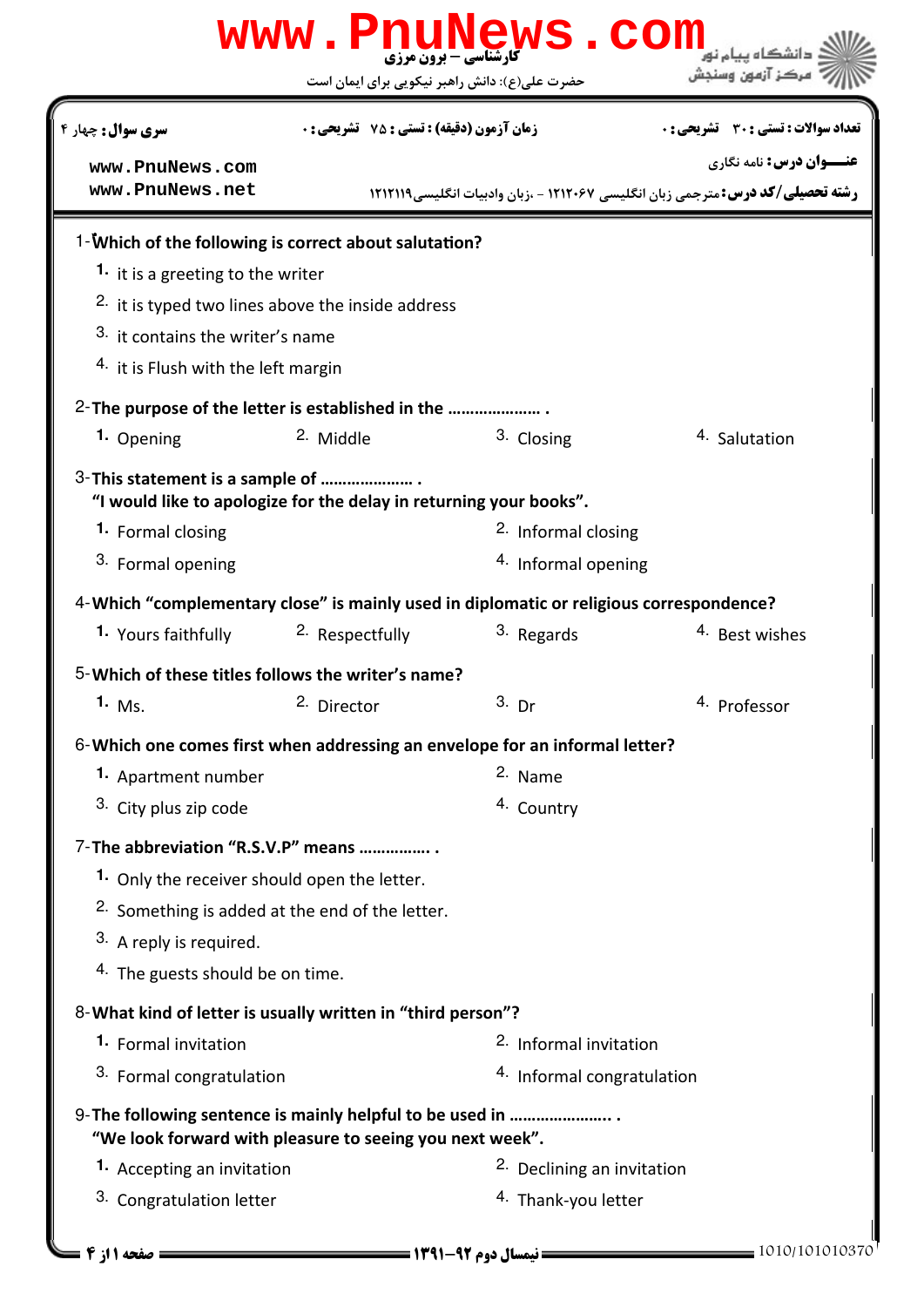| <b>www.PnuNews.com</b>                                                                                                      |                                                    |                                               |                                                                                        |  |  |  |
|-----------------------------------------------------------------------------------------------------------------------------|----------------------------------------------------|-----------------------------------------------|----------------------------------------------------------------------------------------|--|--|--|
|                                                                                                                             |                                                    | حضرت علی(ع): دانش راهبر نیکویی برای ایمان است | مركز آزمون وسنجش                                                                       |  |  |  |
| <b>سری سوال :</b> چهار ۴                                                                                                    | <b>زمان آزمون (دقیقه) : تستی : 75 ٪ تشریحی : 0</b> |                                               | <b>تعداد سوالات : تستی : 30 ٪ تشریحی : 0</b>                                           |  |  |  |
| www.PnuNews.com                                                                                                             |                                                    |                                               | <b>عنـــوان درس:</b> نامه نگاری                                                        |  |  |  |
| www.PnuNews.net                                                                                                             |                                                    |                                               | <b>رشته تحصیلی/کد درس: مترجمی زبان انگلیسی ۱۲۱۲۰۶۷ - ،زبان وادبیات انگلیسی ۱۲۱۲۱۱۹</b> |  |  |  |
| 10-Which one is NOT usually stated in a letter of condolence?                                                               |                                                    |                                               |                                                                                        |  |  |  |
| 1. Expressing feeling about the loss                                                                                        |                                                    |                                               | <sup>2.</sup> Reminding that a reply is required                                       |  |  |  |
| 3. Expressing sympathy                                                                                                      |                                                    | <sup>4.</sup> Offering help                   |                                                                                        |  |  |  |
| 11-The following sentence will most probably be used in a/an letter.<br>"You know you can always count on our affection".   |                                                    |                                               |                                                                                        |  |  |  |
| 1. Invitation                                                                                                               | <sup>2.</sup> Thank-you                            | 3. Congratulation                             | <sup>4.</sup> Condolence                                                               |  |  |  |
| 12- The following is most probably a part of a letter of<br>"Will you please see that this set is replaced by another one?" |                                                    |                                               |                                                                                        |  |  |  |
| 1. Complaint                                                                                                                |                                                    | <sup>2.</sup> Recommendation                  |                                                                                        |  |  |  |
| 3. Resignation                                                                                                              |                                                    | 4. Application                                |                                                                                        |  |  |  |
| 13-In your application for a job or acceptance into a university, you may be asked to present a/an                          |                                                    |                                               |                                                                                        |  |  |  |
| 1. Thank-you letter                                                                                                         |                                                    | <sup>2.</sup> Resignation letter              |                                                                                        |  |  |  |
| 3. Resume                                                                                                                   |                                                    | <sup>4.</sup> Invitation                      |                                                                                        |  |  |  |
| 14- Which one is less likely to appear in an informal letter?                                                               |                                                    |                                               |                                                                                        |  |  |  |
| 1. Complementary close                                                                                                      |                                                    | 2. Postscript                                 |                                                                                        |  |  |  |
| 3. Inside address                                                                                                           |                                                    | 4. Salutation                                 |                                                                                        |  |  |  |
| 15-Which of the following salutations is WRONG?                                                                             |                                                    |                                               |                                                                                        |  |  |  |
| 1. Dear professor Smith                                                                                                     |                                                    | <sup>2.</sup> Dear Dr. Smith                  |                                                                                        |  |  |  |
| 3. Dear uncle                                                                                                               |                                                    | <sup>4.</sup> Dear cousin John                |                                                                                        |  |  |  |
| 16-Which one can be an appropriate salutation for the complementary close "warmest wishes"?                                 |                                                    |                                               |                                                                                        |  |  |  |
| 1. Dear Mr. Richardson                                                                                                      |                                                    | <sup>2.</sup> Dear William                    |                                                                                        |  |  |  |
| 3. Dear Manager                                                                                                             |                                                    | <sup>4.</sup> Dear Madam                      |                                                                                        |  |  |  |
| 17-Which of the following is a letter of social obligation?                                                                 |                                                    |                                               |                                                                                        |  |  |  |
| 1. Letter of recommendation                                                                                                 |                                                    | <sup>2.</sup> Letter of condolence            |                                                                                        |  |  |  |
| 3. Letter of application                                                                                                    |                                                    | <sup>4.</sup> Letter of complaint             |                                                                                        |  |  |  |
| 18-Which one is NOT a type of reference line?                                                                               |                                                    |                                               |                                                                                        |  |  |  |
| 1. Attention line                                                                                                           |                                                    | <sup>2.</sup> Personal and confidential       |                                                                                        |  |  |  |
| 3. Document numbers                                                                                                         |                                                    | 4. Dateline                                   |                                                                                        |  |  |  |
|                                                                                                                             |                                                    |                                               |                                                                                        |  |  |  |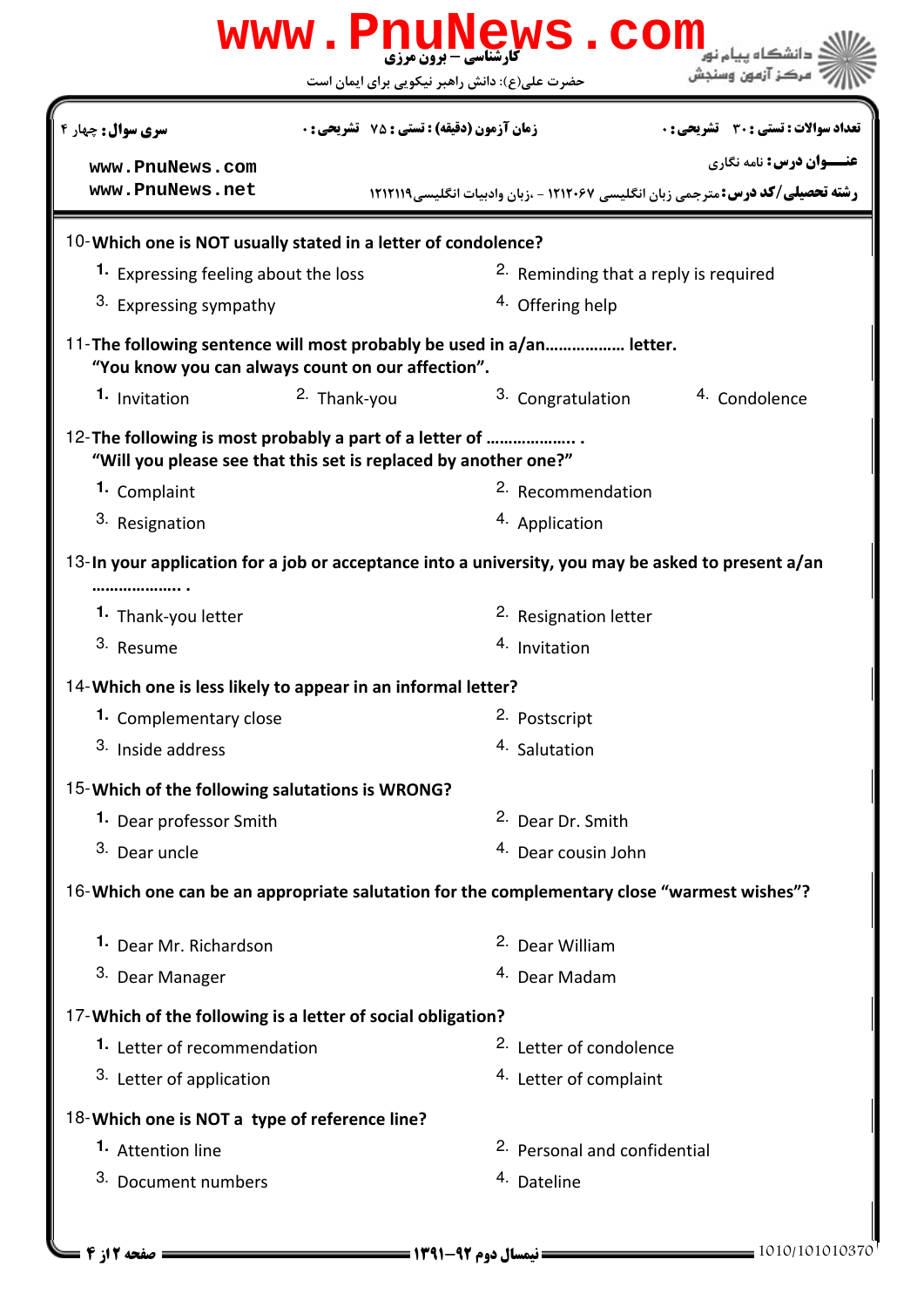## WWW.PnuNews.Com كارشناسي - برون مرزي ركز آزمون وسنجش حضرت علي(ع): دانش راهبر نيكويي براي ايمان است تعداد سوالات : تستي تشريحي زمان آزمون (دقيقه) : تستي تشريحي سري سوال " #\$ &: '( : & %&: : : **عنـــوان درس:** نامه نگاری **[www.PnuNews.com](http://pnunews.com) [www.PnuNews.net](http://www.PnuNews.net)رشته تحصیلی/کد درس: متر**جمی زبان انگلیسی ۱۲۱۲۰۶۷ - ،زبان وادبیات انگلیسی1۲۱۱۱۹ 19-The salutation "to whom it may concern" is used when.................. 1. We are writing to a company. **2.** A reply is required. 4. We don't know the title of the receiver. <sup>3.</sup> We don't know who should read our letter. 20-The following sentence is a part of ..................... of a business letter. "Thank you for your letter of 19 August which I received today." 2. The middle paragraph **1.** The opening 3. The closing 4. The postscript 21-"Enclosure reminder" helps the reader .......................... 1. Restate the purpose of the letter 2. Not to discard the enclosed items by mistake 3. Reply the letter promptly 4. Know about the signer's identification Which format is the easiest to use? 22- 1. Blocked <sup>2.</sup> Semi-blocked <sup>3.</sup> Square-blocked <sup>4.</sup> Full-blocked 23-In which format, should the name of the reader be mentioned at least once in the body? 1. Full-blocked <sup>2.</sup> Semi-blocked <sup>3.</sup> Simplified <sup>4.</sup> Blocked Which one is NOT a purpose of an inquiry letter? 24- **1.** To obtain information  $2.$  To confirm the agreed terms <sup>3.</sup> To receive catalogue, price-list, etc.  $\frac{4}{10}$  To receive sample products 25-The following is a part of a letter of ................. "I would appreciate more details about the university communication system which you are advertising on television". **1.** Application **1.** 2. Order 3. Inquiry 4. Recommendation 26-Which one is NOT a part of a reply to an inquiry? **1.** Expressing dissatisfaction **1.** 2. Confirming help 4. Suggesting other suppliers 3. Encouraging the inquirer 27-An order form is usually accompanied by a/an ................. letter. 1. Inquiry **2. Complaint** 2. Complaint 3. Credit 4. Covering